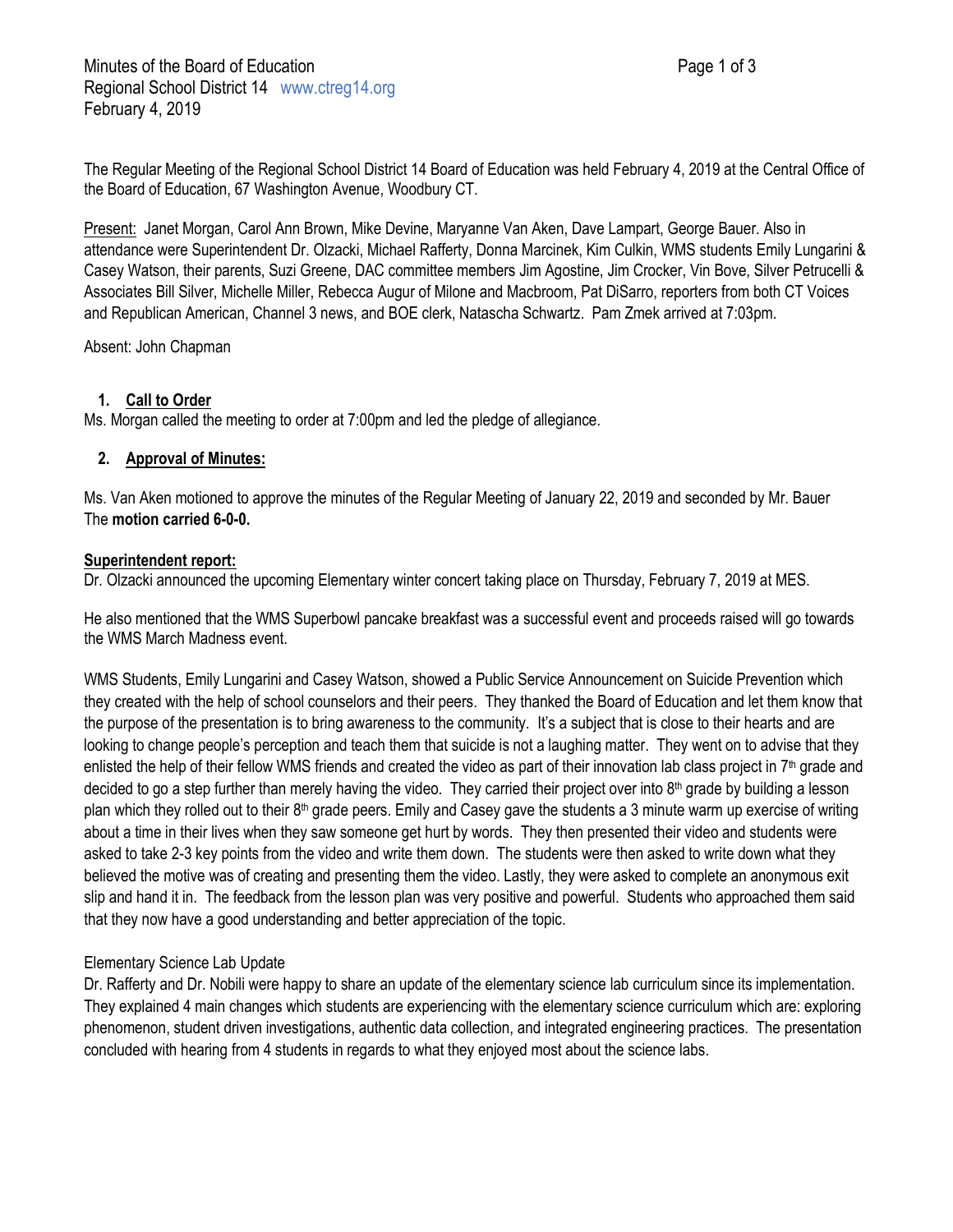Minutes of the Board of Education **Page 2 of 3** and 2 of 3 Regional School District 14 www.ctreg14.org February 4, 2019

## Silver Petrucelli & Associates presentation

Jim Agostine introduced Bill Silver and Michelle Miller of Silver Petrucelli & Associates. He also welcomed Rebecca Augur of Milone and Macbroom, DAC committee members, and key people who helped get the presentation ready for the public. Bill Silver and Michelle Miller gave a full overview of the process which included assessing facilities conditions, planning and programming, enrollment projections, and understanding the capacity and utilization of the buildings. The focus was mainly on Mitchell Elementary, Woodbury Middle, and Bethlehem Elementary schools.

Rebecca Augur with Milone and Macbroom went over the enrollment projections. She mentioned that the key factors in demo trends are decreasing in the 35-50 year old range. She mentioned that birthrates are down in both communities and advised that the 10 year enrollment projection trends which her office created include Agriscience students. She prepared low, med, and high projections to benchmark. For long range planning, she recommended using the high side of enrollment projections. She also went over the breakdown of elementary schools projections.

Bill Silver went through all 20 facilities scenarios showing the pros and cons for each scenario. Silver Petrucelli and Associates' facilities and demographics recommendations are the following:

- Use the facility conditions in each building to create a 10 year facilities capital plan.
- Continue with current programming and eliminate all portables.
- Recapture programming or lease the wing at Woodbury Middle School.

Mr. Agostine wanted to clarify that these four buildings belong to the district and not the towns.

## **Committee reports**

Finance/Facilities: Mr. Bauer advised that the meeting was cancelled as Mr. McAllister was not able to be present and will communicate shortly when the next meeting will be.

## **Board chair comments** - none

## **Public comment** –

Glenn Jameson Woodbury Resident and NHS senior advised that he spoke to the board members approximately one month ago regarding communication between students and teachers upon receiving feedback and concerns about communications from some of his peers. He went on to reiterate that some students have stated that they have difficulty communicating via Google classroom since it is more of a discussion board rather than being an instant messaging application. He believes there is a gap in communication when there is time sensitive information which he and his peers would like addressed. He went on to say that he is hoping for a common conclusion. Ms. Morgan thanked him and reiterated from the last time he spoke during public comment, that he would be personally invited to the next policy meeting to hear his and his peers' concerns as part of the process. Mr. Jameson thanked the BOE.

## **Old business**

Ms. Morgan reminded the BOE members of the Drugs, Alcohol and Tobacco policy which was included in their meeting packets and asked that if anyone had any questions, to send them to policy committee chair, John Chapman.

**New business** - none

**Other business** - none